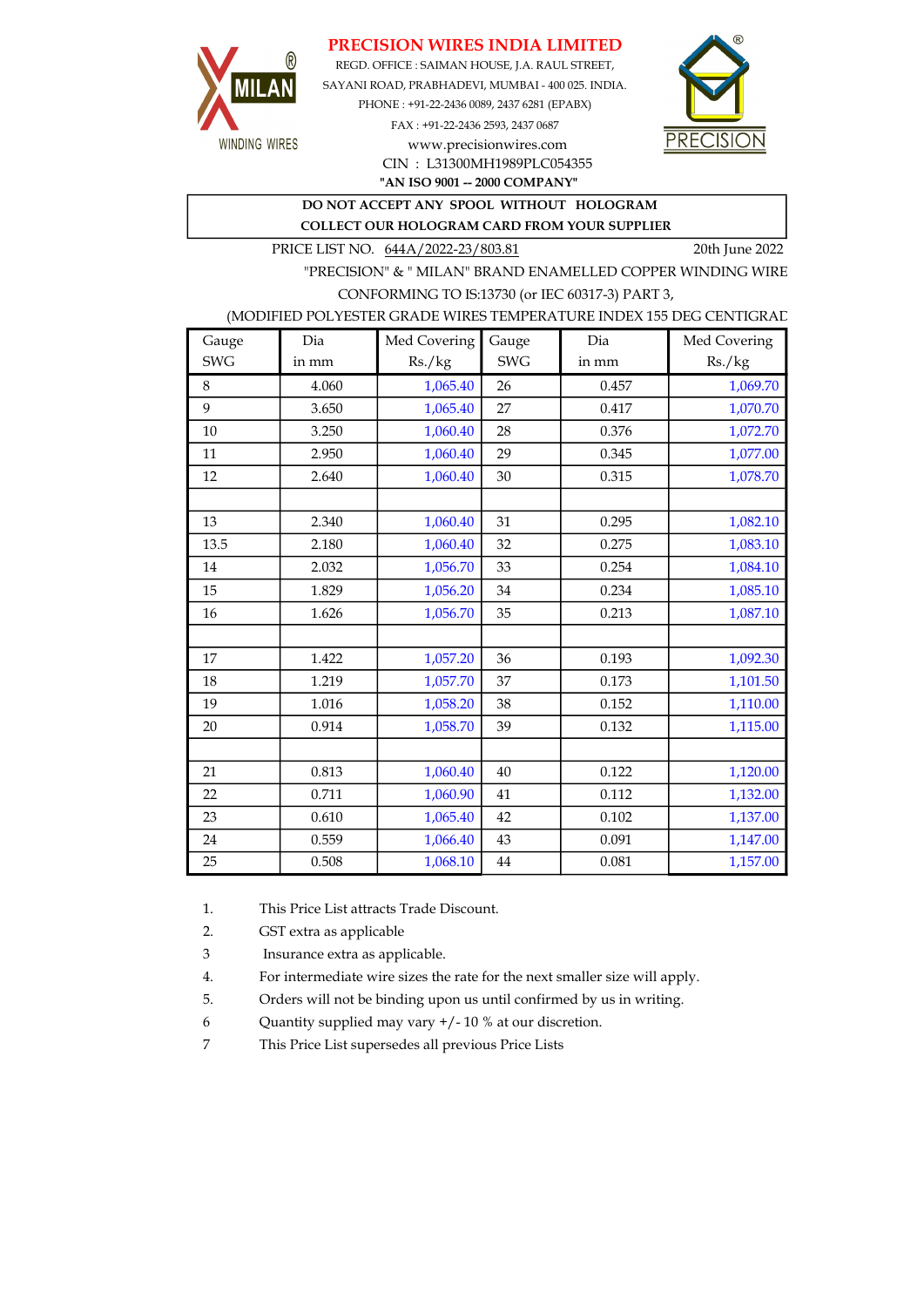

### PRECISION WIRES INDIA LIMITED

SAYANI ROAD, PRABHADEVI, MUMBAI - 400 025. INDIA. PHONE : +91-22-2436 0089, 2437 6281 (EPABX) FAX : +91-22-2436 2593, 2437 0687 www.precisionwires.com REGD. OFFICE : SAIMAN HOUSE, J.A. RAUL STREET,



CIN : L31300MH1989PLC054355 "AN ISO 9001 -- 2000 COMPANY"

#### DO NOT ACCEPT ANY SPOOL WITHOUT HOLOGRAM COLLECT OUR HOLOGRAM CARD FROM YOUR SUPPLIER

PRICE LIST NO. 644B/2022-23/803.81 20th June 2022

"PRECISION" & " MILAN" BRAND ENAMELLED COPPER WINDING WIRE CONFORMING TO IS:13730 PART 13, ( IEC 60317-13)

#### (DUAL COATED WIRES CLASS H+ WIRES TEMPERATURE INDEX 200 DEG CENTIGRAD

| Gauge           | Dia   | Med Covering | Gauge           | Dia   | Med Covering |
|-----------------|-------|--------------|-----------------|-------|--------------|
| <b>SWG</b>      | in mm | Rs./kg       | <b>SWG</b>      | in mm | Rs./kg       |
| 8               | 4.060 | 1,090.20     | 26              | 0.457 | 1,091.90     |
| 9               | 3.650 | 1,090.20     | 27              | 0.417 | 1,093.40     |
| 10              | 3.250 | 1,087.20     | 28              | 0.376 | 1,094.90     |
| 11              | 2.950 | 1,087.20     | 29              | 0.345 | 1,098.40     |
| $\overline{12}$ | 2.640 | 1,087.20     | $\overline{30}$ | 0.315 | 1,099.40     |
|                 |       |              |                 |       |              |
| 13              | 2.340 | 1,087.20     | 31              | 0.295 | 1,102.30     |
| 13.5            | 2.180 | 1,087.20     | 32              | 0.275 | 1,103.30     |
| 14              | 2.032 | 1,082.70     | 33              | 0.254 | 1,104.30     |
| 15              | 1.829 | 1,082.20     | 34              | 0.234 | 1,105.30     |
| 16              | 1.626 | 1,082.70     | 35              | 0.213 | 1,107.30     |
|                 |       |              |                 |       |              |
| 17              | 1.422 | 1,083.20     | 36              | 0.193 | 1,111.80     |
| 18              | 1.219 | 1,083.70     | 37              | 0.173 | 1,118.80     |
| 19              | 1.016 | 1,084.20     | 38              | 0.152 | 1,127.30     |
| 20              | 0.914 | 1,084.70     | 39              | 0.132 | 1,132.30     |
|                 |       |              |                 |       |              |
| 21              | 0.813 | 1,086.40     | 40              | 0.122 | 1,137.30     |
| 22              | 0.711 | 1,086.90     | 41              | 0.112 | 1,149.30     |
| 23              | 0.610 | 1,088.90     | 42              | 0.102 | 1,157.30     |
| 24              | 0.559 | 1,089.90     | 43              | 0.091 | 1,164.30     |
| 25              | 0.508 | 1,090.90     | $\bf 44$        | 0.081 | 1,174.30     |

- 1. This Price List attracts Trade Discount.
- 2. GST extra as applicable
- 3 Insurance extra as applicable.
- 4. For intermediate wire sizes the rate for the next smaller size will apply
- 5. Orders will not be binding upon us until confirmed by us in writing.
- 6. Quantity supplied may vary  $+/-10\%$  at our discretion.
- 7 This Price List supersedes all previous Price Lists



# PRECISION WIRES INDIA LIMITED

REGD. OFFICE : SAIMAN HOUSE, J.A. RAUL STREET, SAYANI ROAD, PRABHADEVI, MUMBAI - 400 025. INDIA. PHONE : +91-22-2436 0089, 2437 6281 (EPABX)

> FAX : +91-22-2436 2593, 2437 0687 www.precisionwires.com CIN : L31300MH1989PLC054355